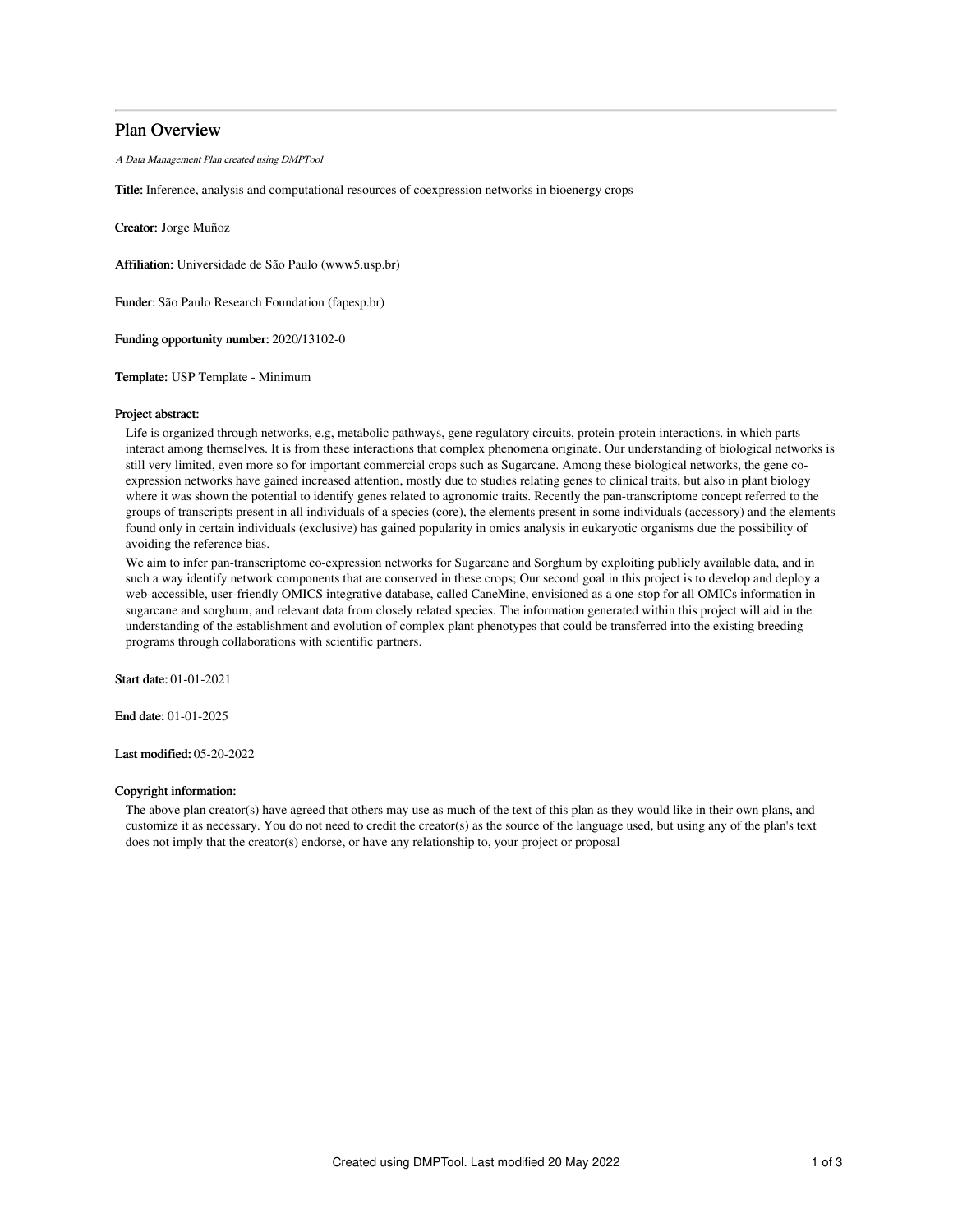## Data Creation and Collection

#### What data will be collected or created?

Os principais dados usados neste projeto serão dados de sequenciamento de transcriptoma e genoma da diversos genótipos da cana-de-acúcar e do sorgo, chamo esses dados de primários. Só serão usados dados que estão no domínio público em repositórios públicos do National Center for Biotechnology Information (NCBI: https://www.ncbi.nlm.nih.gov/) ou do Phytozome (https://phytozome.jgi.doe.gov/pz/portal.html).

Esses dados vêm em dois tipos de formatos:

fastq que incluem a sequencia de uma leitura de sequenciamento e a qualidade de cada base sequenciada, (https://en.wikipedia.org /wiki/FASTQ\_format) e são usados para armazenar as leituras de sequenciamento, i.e., são dados brutos, e fasta que só incluem a sequência das bases, (https://en.wikipedia.org/wiki/FASTA\_format) e são usadas para armazenar as montagens de transcriptomas ou genomas, i.e., são então dados processados.

### How data will be collected or created

Seraõ pesquisados os dados de RNAseq (specific strand e paired end reads) publicados em artigos cientificos para diferentes genotipos de Cana e Sorgo os metadados seraõ coletados manualmente.